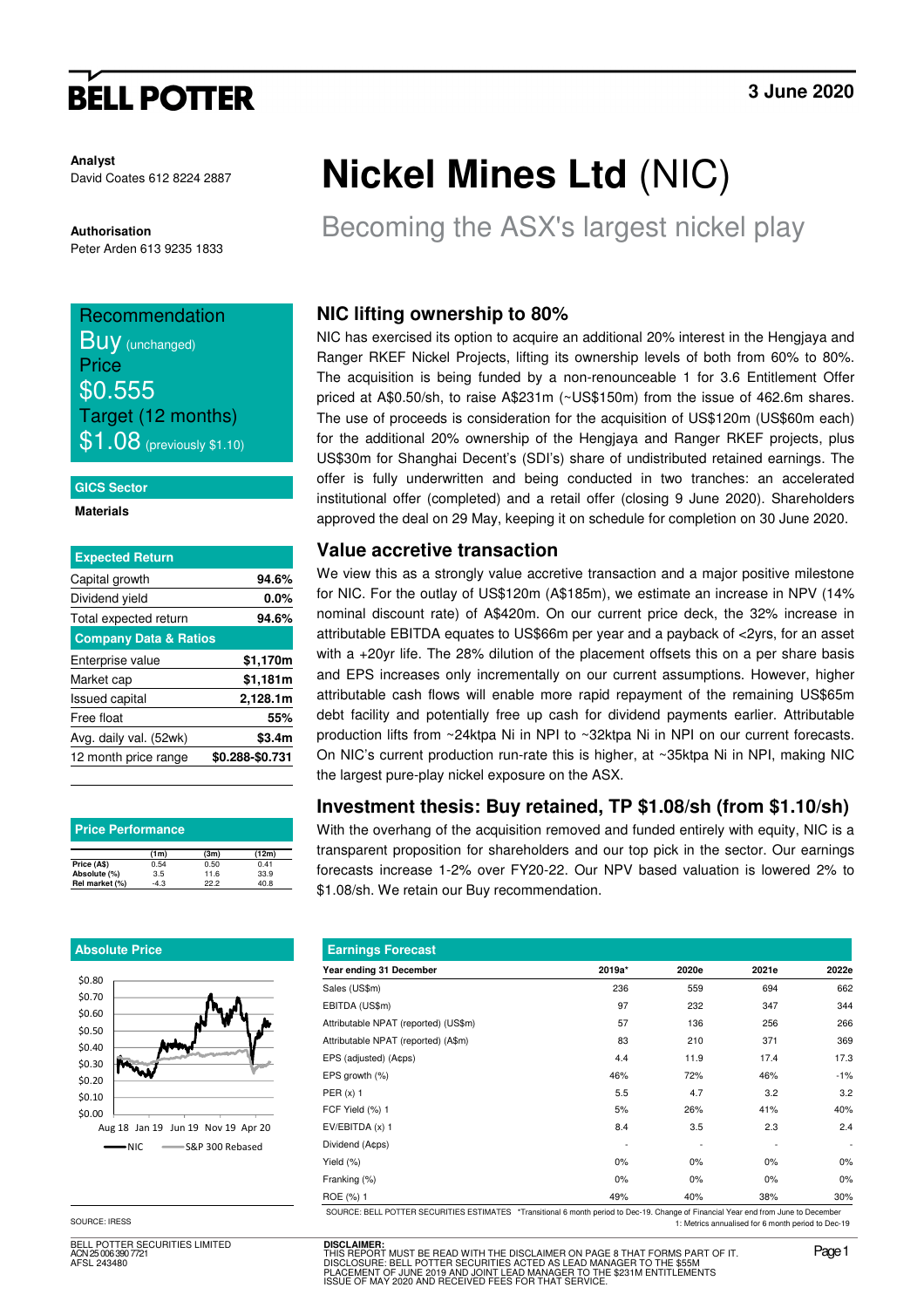# **Value adding acquisition**

### **80% ownership a major positive milestone for NIC**

NIC has exercised its option to acquire an additional 20% interest in the Hengjaya and Ranger RKEF Nickel Projects, lifting its ownership levels of both from 60% to 80%. The acquisition is being funded by a non-renounceable 1 for 3.6 Entitlement Offer priced at A\$0.50/sh to raise A\$231m (~US\$150m).

We view this as a strongly value accretive transaction and a major positive milestone for NIC. We note some of the key benefits as follows:

- For the outlay of US\$120m (A\$185m), we estimate an increase in NPV (14% nominal discount rate) of A\$420m.
- On our current price deck, the 32% increase in attributable EBITDA equates to US\$66m per year and a payback of <2yrs, for an asset with a +20yr life.
- Higher attributable cash flows will enable more rapid repayment of the remaining US\$65m debt facility.
- We estimate that net cash distributed to NIC (after non-controlling interests) will increase ~US\$70m pa to ~US\$250m pa, equivalent to ~A17cps, a portion of which could be available for dividend distributions and potentially supporting a healthy yield.
- Attributable production lifts from ~24ktpa Ni in NPI to ~32ktpa Ni in NPI on our current forecasts.
- The exercise and funding of the option removes a perceived overhang from NIC's share price.

While we had not expected the acquisition to be fully funded by equity, we view this as a strong vote of confidence in both the company and the upside from the current share price. The Entitlement Offer drew strong support from key shareholders, with SDI (18.6%) more than following its money and new substantial shareholder, Tanito Group lifting its holding to 12.1% (in conjunction with on-market purchases).

#### **New Indonesian partner**

The Tanito Group is a vehicle of the Barki family, an Indonesian family with extensive interests in the coal sector. After coming onto the register in early 2020, they have now emerged as NIC's second-largest shareholder. Their presence on the register is viewed as positive and supportive by NIC.

NIC has taken the opportunity to invite a representative of the Tanito Group to the Board and Mr Stephanus (Dasa) Sutantio was appointed as a Non-Executive Director on 1 June.

In our view it is highly beneficial to have a supportive local partner in a foreign jurisdiction and the Tanito Group appears a good fit for this role. Their presence also complements the interests of NIC's Indonesian partner at its 80%-owned Hengjaya laterite nickel ore mine.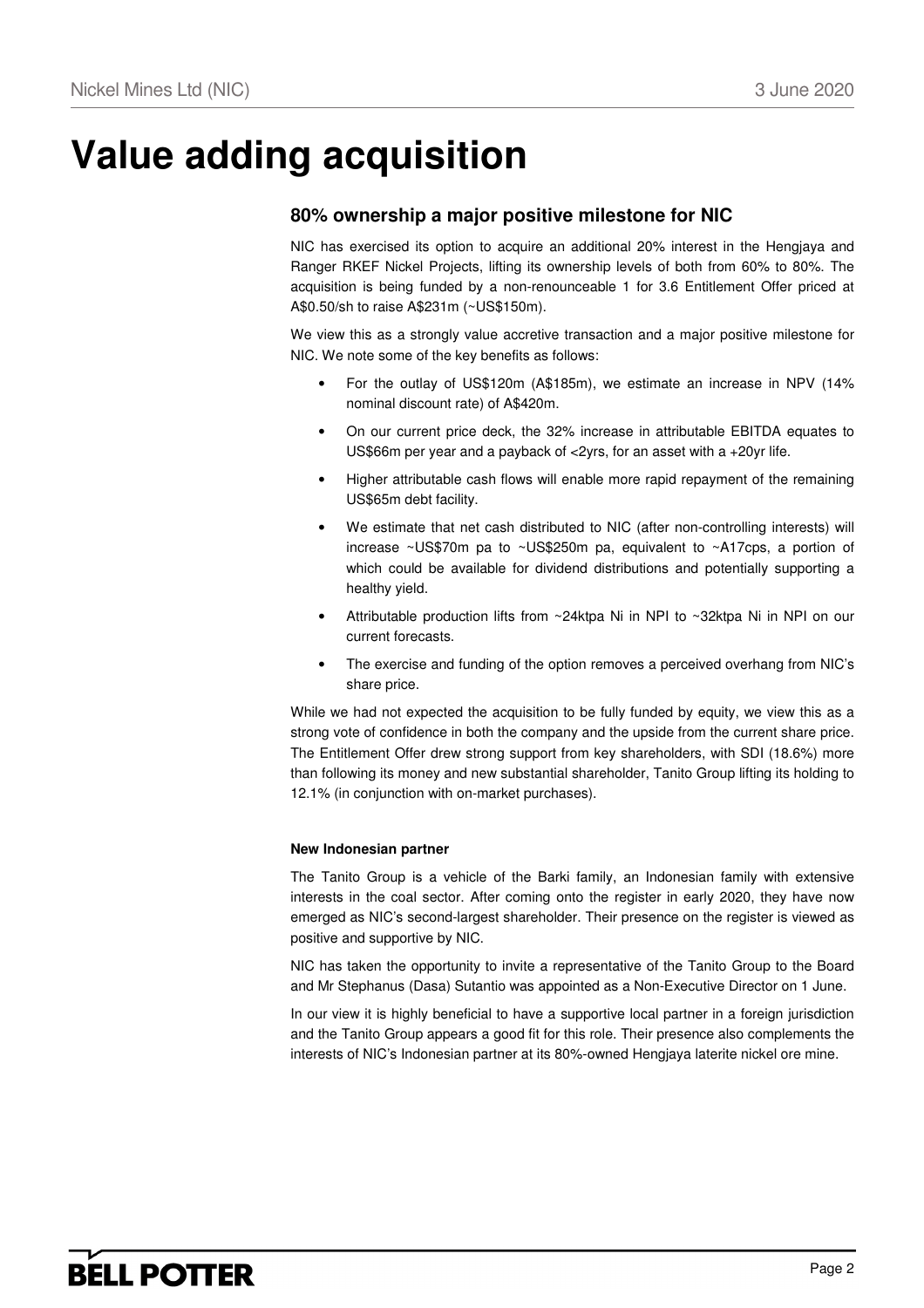#### **Changes to our forecasts**

Our underlying production assumptions for NIC remain unchanged on the exercise of the acquisition option. We have updated our NIC model to reflect the increased ownership as follows:

- Included the US\$120m purchase cost in our growth capital assumptions;
- Included the 462.63m new shares in our updated capital structure for NIC;
- Increased NIC's ownership level of the Hengjaya and Ranger RKEF lines from 60% to 80% from 1 July 2020; and
- Updated for the latest changes in Substantial shareholdings.

| Table 1 - Changes to our CY forecasts |                 |           |               |               |           |               |               |        |               |
|---------------------------------------|-----------------|-----------|---------------|---------------|-----------|---------------|---------------|--------|---------------|
|                                       | <b>Previous</b> |           |               | <b>New</b>    |           |               | Change        |        |               |
| Year end 30 December                  | <b>Dec-20</b>   | Dec-21    | <b>Dec-22</b> | <b>Dec-20</b> | Dec-21    | <b>Dec-22</b> | <b>Dec-20</b> | Dec-21 | <b>Dec-22</b> |
| Prices & currency                     |                 |           |               |               |           |               |               |        |               |
| Nickel price (US\$/t)                 | 13,878          | 16,424    | 17,527        | 13,878        | 16,424    | 17,527        | $0\%$         | 0%     | 0%            |
| <b>US\$/A\$</b>                       | 0.65            | 0.69      | 0.72          | 0.65          | 0.69      | 0.72          | $0\%$         | 0%     | 0%            |
| <b>Production &amp; costs</b>         |                 |           |               |               |           |               |               |        |               |
| Ore mined (t)                         | 1,235,599       | 1,560,000 | 1,560,000     | 1,235,599     | 1,560,000 | 1,560,000     | $0\%$         | 0%     | 0%            |
| Nickel in ore (t)                     | 22,287          | 28,080    | 28,080        | 22,287        | 28,080    | 28,080        | $0\%$         | 0%     | 0%            |
| RKEF NPI production (t)               | 307,859         | 304,615   | 304,615       | 307,859       | 304,615   | 304,615       | 0%            | 0%     | 0%            |
| Contained nickel (t)                  | 42,514          | 40,362    | 36,554        | 42,514        | 40,362    | 36,554        | $0\%$         | $0\%$  | 0%            |
| Contained nickel (t, attributable)    | 25,509          | 24,217    | 21,932        | 29,621        | 32,289    | 29,243        | 16%           | 33%    | 33%           |
| Cash costs (US\$/t Ni)                | 7,695           | 7,872     | 8,066         | 7,695         | 7,872     | 8,066         | $0\%$         | $0\%$  | 0%            |
| Earnings & valuation                  |                 |           |               |               |           |               |               |        |               |
| Revenue (consolidated, US\$m)         | 559             | 694       | 662           | 559           | 694       | 662           | $0\%$         | 0%     | 0%            |
| Revenue (attributable, US\$m)         | 362             | 417       | 401           | 421           | 547       | 526           | 16%           | 31%    | 31%           |
| EBITDA (attributable, US\$m)          | 140             | 208       | 207           | 167           | 274       | 274           | 19%           | 32%    | 32%           |
| NPAT (reported, attributable, US\$m)  | 123             | 196       | 203           | 136           | 256       | 266           | 11%           | 31%    | 31%           |
| EPS (reported) (Acps)                 | 12              | 17        | 17            | 12            | 17        | 17            | 1%            | 2%     | 2%            |
| PER(x)                                | 4.7             | 3.3       | 3.3           | 4.7           | 3.2       | 3.2           | (0.1)         | (0.1)  | (0.1)         |
| EPS growth (%)                        | 70%             | 45%       | $-1%$         | 72%           | 46%       | $-1%$         | 2%            | $1\%$  | 0%            |
| DPS (Acps)                            |                 | $\sim$    |               |               |           |               | na            | na     | na            |
| Yield                                 | 0%              | 0%        | 0%            | 0%            | 0%        | 0%            | 0%            | 0%     | 0%            |
| NPV (A\$/sh)                          | 1.10            | 1.25      | 1.36          | 1.08          | 1.29      | 1.40          | $-2%$         | 3%     | 3%            |
| Price Target (A\$/sh)                 | 1.10            |           |               | 1.08          |           |               | $-2%$         |        |               |

The net impact of these changes are summarised in the forecast changes table below:

SOURCE: COMPANY DATA AND BELL POTTER SECURITIES ESTIMATES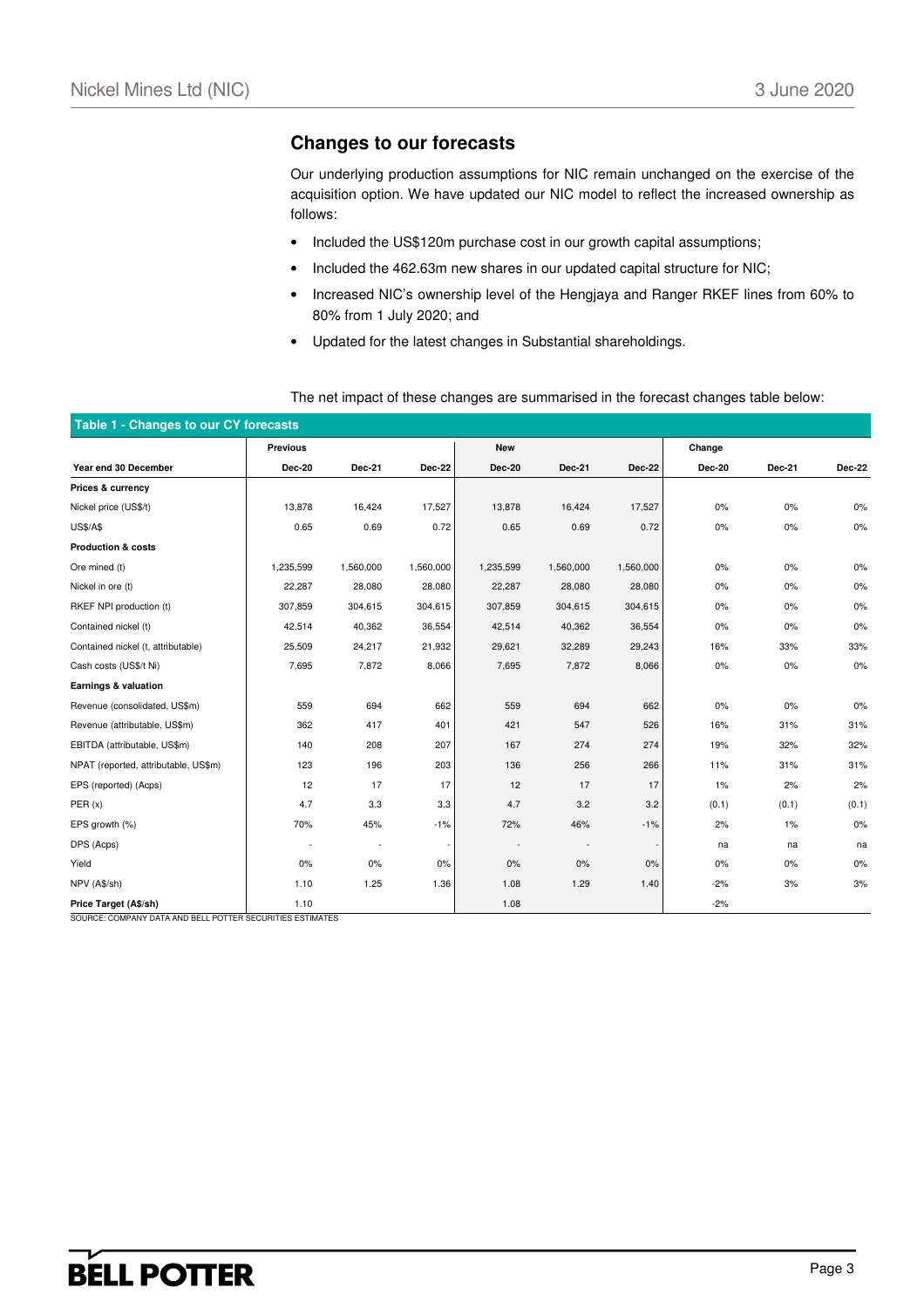### **Upcoming catalysts**

Upcoming catalysts for NIC include:

- Ongoing production updates from the Hengjaya and Ranger Nickel RKEF lines. Both projects have now achieved steady state production above nameplate. Ongoing updates will reinforce the sustainability of these production levels;
- Updates on Ni in NPI pricing and payabilities, which improved to 90% of the LME price in the March 2020 quarter, and which we forecast to improve to 95%. Early indications include reports that these have since lifted to ~100%;
- The release of NIC's June 2020 quarterly production and cost report, expected in late July 2020;
- The release of NIC's interim financial results, in August 2020, which will further confirm aspects of NIC's financial performance;
- Resource and Reserve updates at the Hengjaya Mine, the progress of its expansion and its delivery of lower operating costs over the course of CY20; and
- Updates on the ownership levels of the 80%-owned Hengjaya Mine, which is subject to Indonesia's compulsory divestment laws.



### **NIC vs the ASX Metals and Mining Index**

SOURCE: IRESS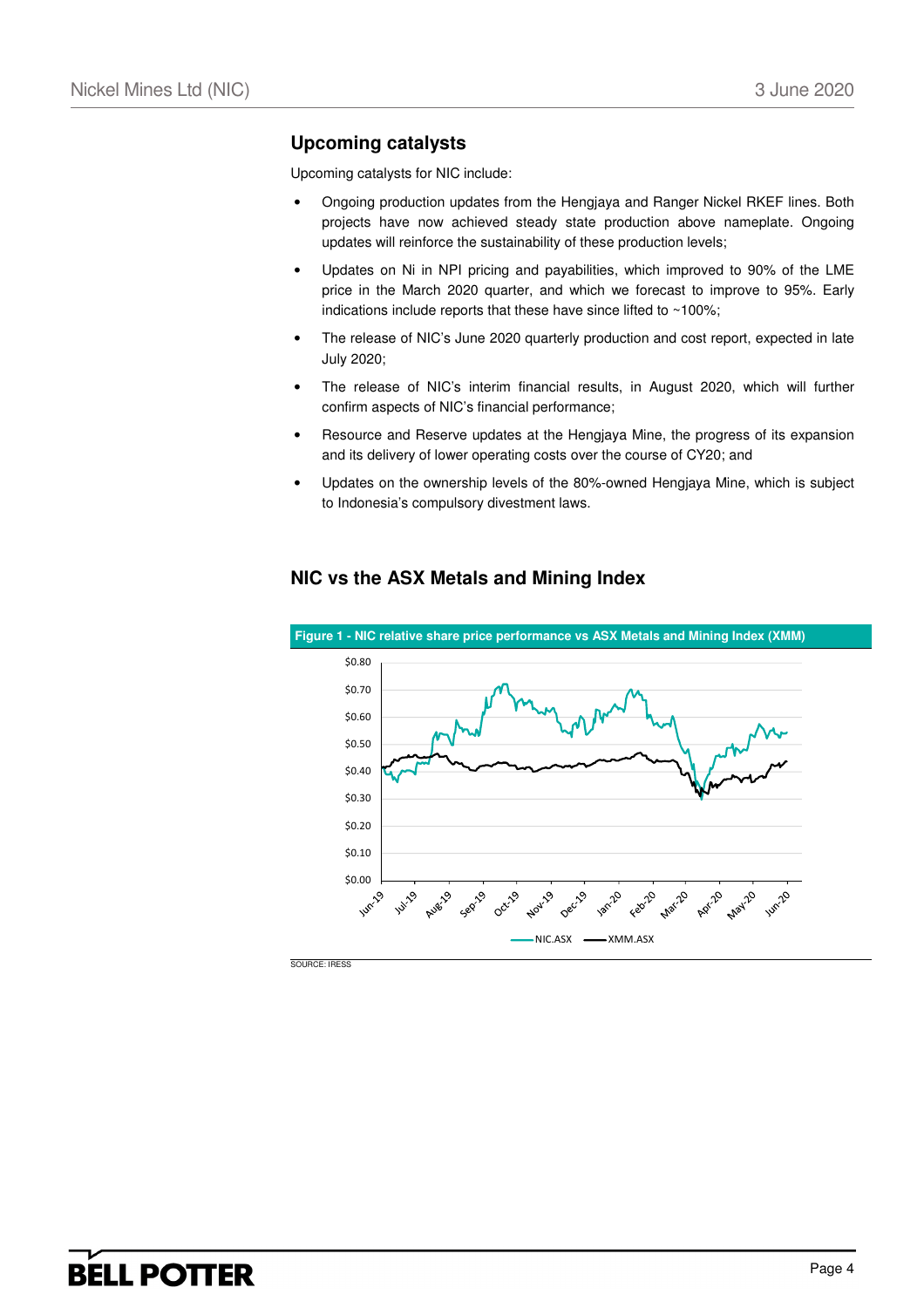## **Nickel Mines Limited (NIC)**

## **Company description: fully integrated NPI producer**

Nickel Mines Limited ('Nickel Mines' or 'NIC') was formed in 2007 and listed on the ASX in August 2018. Its operations are focused in Central Sulawesi, Indonesia, where it currently holds a 60% interest four Rotary Kiln Electric Furnace (RKEF) NPI production lines (the two Hengjaya lines and the two Ranger lines) with Shanghai Decent Investments (SDI) a subsidiary of Tsingshan Group, the world's largest stainless steel producer. NIC is in the process of exercising its option to increase its ownership of both Hengjaya and Ranger to 80% for US\$120m, targeting completion for 30 June 2020.

The RKEF lines are located in an existing, fully integrated stainless steel production facility, the Indonesian Morowali Industrial Park (IMIP), in Central Sulawesi, Indonesia. First production from the Hengjaya Lines was achieved on 31 January 2019 and exceeded their nameplate production run-rate of 16ktpa nickel in NPI (100% basis) during the September quarter 2019. The Ranger Lines commenced production during the September quarter 2019 and exceeded nameplate in the December quarter 2019.

NIC also holds an 80% interest in Hengjaya Mine ('HM'), a high-grade, long-life nickel laterite deposit, also in Central Sulawesi in close proximity to the IMIP. The balance of the asset is owned by NIC's local Indonesian partner. The HM produces Direct Shipping Ore (DSO), the bulk of which is sold into the IMIP facility for the production of Nickel Pig Iron (NPI), a key input into stainless steel production.

### **Investment thesis: Buy retained, TP \$1.08/sh (from \$1.10/sh)**

With the overhang of the acquisition removed and funded entirely with equity, NIC is a transparent proposition for shareholders and our top pick in the sector. Our earnings forecasts increase 1-2% over FY20-22. Our NPV based valuation is lowered 2% to \$1.08/sh. We retain our Buy recommendation.

### **Valuation: \$1.08/sh**

Our 12-month forward NIC valuation incorporates DCF models of its attributable interests in the Hengjaya laterite nickel ore mine (HM), an 80% interest in the two Hengjaya Nickel RKEF lines and an 80% interest in the two Ranger Nickel RKEF lines (from July 2020).

We have constructed a discounted cash flow (DCF) model for NIC's attributable interest in these RKEF lines that are in production at Tsingshan's IMIP facility and a DCF calculation for NIC's current 80% interest (declining to 49% by FY2023) in the Hengjaya laterite nickel ore mine.

We also include a notional value for exploration and development projects, an estimate of corporate overhead costs and NIC's last reported net debt position. Our valuation is calculated on a fully diluted basis. Following the latest update, our valuation stands at \$1.08/sh.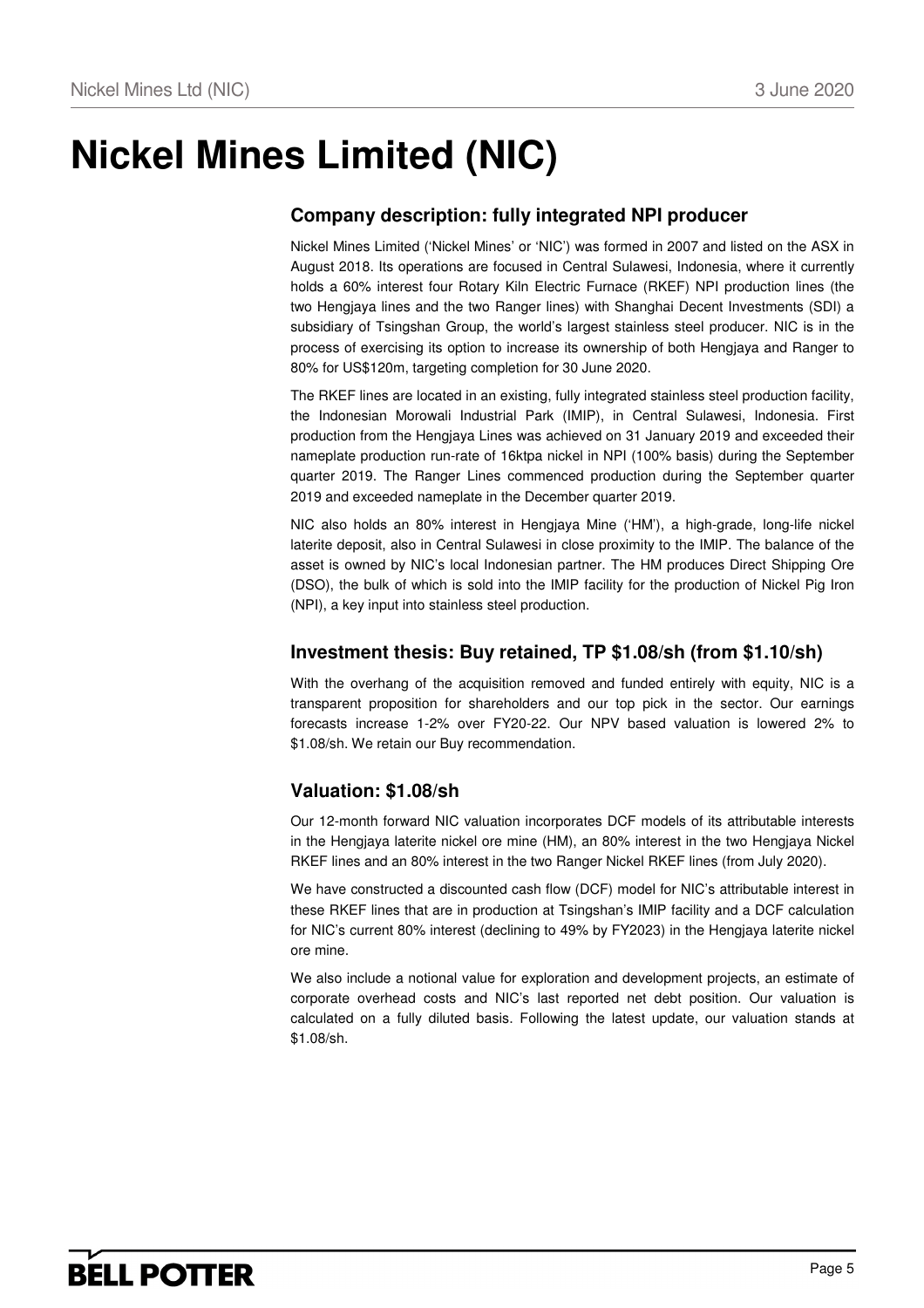#### **Risks**

Key risks to our investment case include (but are not limited to):

- **Funding and capital management risks:** Funding and capital management risks can include access to debt and equity finance, maintaining covenants on debt finance, managing dividend payments and managing debt repayments. Exploration and development companies with no sales revenues are reliant on access to equity markets and debt financing to fund the advancement and development of their projects.
- **Operating and development risks:** Mining companies' assets are subject to risks associated with their operation and development. Risks for each company can be heightened depending on method of operation (e.g. underground versus open pit mining) or whether it is a single mine company. Development of mining assets may be subject to receiving permits, approvals timelines or weather events, causing delays to commissioning and commercial production.
- **COVID-19 risks:** Mining companies' rely on freedom of movement of workforces, functioning transport routes, reliable logistics services including road, rail, aviation and ports in order to maintain operations and get their products to market. They also rely on liquid, functioning markets to sell their products. Measures being put in place to combat the COVID-19 pandemic are posing risks to these conditions.
- **Operating and capital cost fluctuations:** The cost and availability of exploration, development and mining inputs can fluctuate widely and cause significant differences between planned and actual operating and capital costs. Key operating costs are linked to energy and labour costs as well as access to, and availability of, technical skills, operating equipment and consumables.
- **Commodity price and exchange rate fluctuations:** The future earnings and valuations of exploration, development and producing Resources companies are subject to fluctuations in underlying commodity prices and foreign currency exchange rates.
- **Resource growth and mine life extensions:** The viability of future operations and the earnings forecasts and valuations reliant upon them may depend upon resource and reserve growth to extend mine lives, which is in turn dependent upon exploration success, of which there are no guarantees.
- **Regulatory changes risks:** Changes to the regulation of infrastructure and taxation (among other things) can impact the earnings and valuation of mining companies. NIC's assets are located in Sulawesi, Indonesia, which has in the past implemented regulatory changes related to mining project ownership, fiscal terms and mineral export requirements.
- **Sovereign risks:** Mining companies' assets are subject to the sovereign risks of the jurisdiction within which they are operating. NIC's assets are in Indonesia, a G20 country with one of the largest economies in SE Asia. Its sovereign debt is rated investment grade by the major ratings agencies.
- **Corporate/M&A risks:** Risks associated with M&A activity including differences between the entity's and the market's perception of value associated with completed transactions. NIC is the junior partner co-investing in production assets with a large, privately owned Chinese company. The strength and cohesiveness of this relationship over the long term has the potential to both add and reduce value to the partnership. One of the key mitigating factors in this respect has been the investment of a combined US\$50m by SDI and Wanlu Investments (US\$26m and US\$24m respectively) into NIC equity.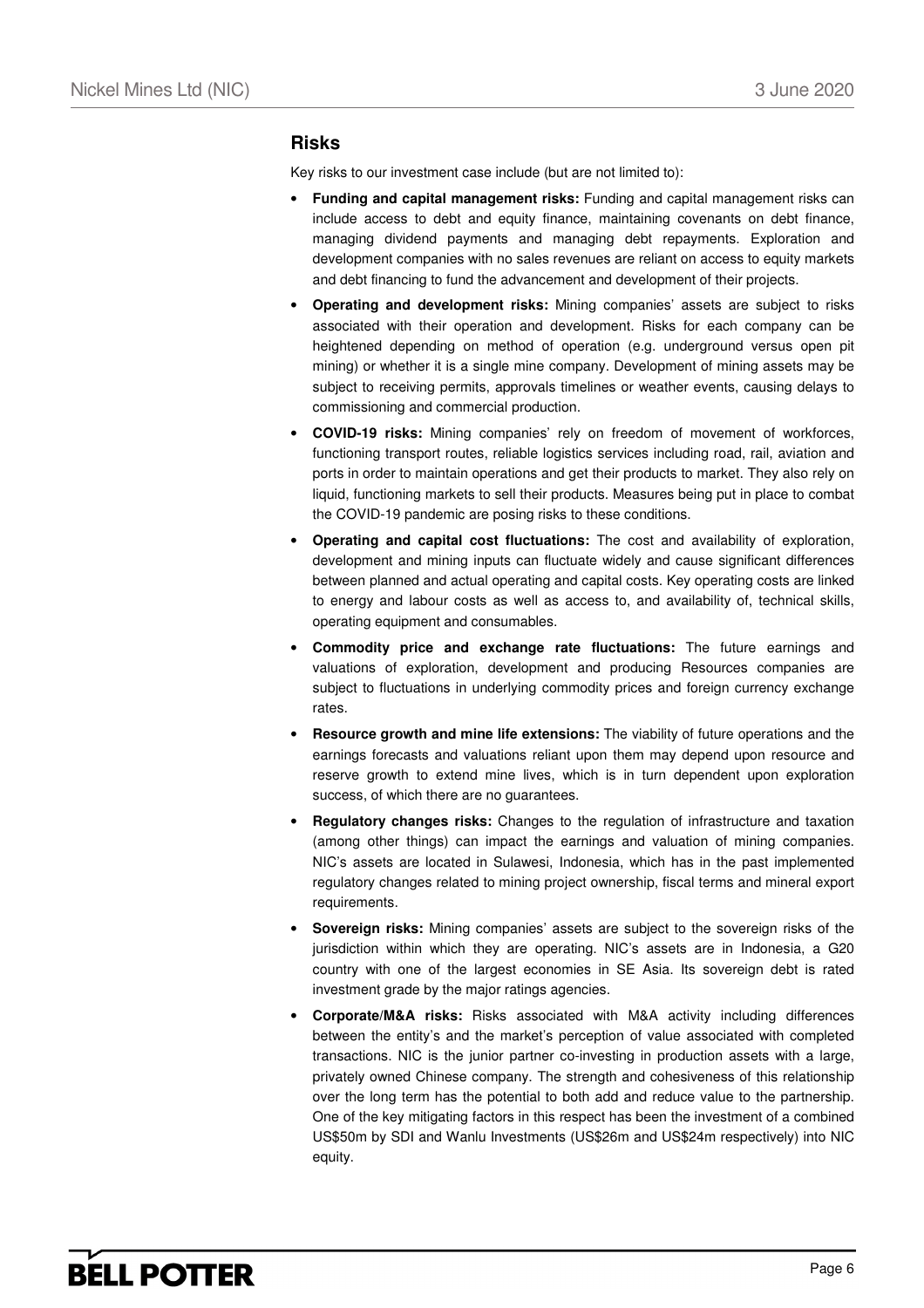## **Nickel Mines Ltd** as at 3 June 2020

## Nickel Mines Ltd (Nickel Mines Ltd (Nickel Mines Ltd (Nickel Mines Ltd (Nickel Mines Ltd Control) \$1.08 Recommendation Buy Price \$0.555

#### **Table 2 - Financial summary**

| <b>PROFIT AND LOSS</b><br>Year ending 31 Dec. (from 2020)              | Unit           | 2019a                                    | 2019a'       | 2020e        | 2021e        | 2022e              | <b>FINANCIAL RATIOS</b><br>Year ending 31 Dec. (from 2020)                                                                                    | Unit                      | 2019a                                    | 2019a'           | 2020e             | 2021e            | 2022e          |
|------------------------------------------------------------------------|----------------|------------------------------------------|--------------|--------------|--------------|--------------------|-----------------------------------------------------------------------------------------------------------------------------------------------|---------------------------|------------------------------------------|------------------|-------------------|------------------|----------------|
| Revenue                                                                | US\$m          | 64.9                                     | 236.1        | 559.4        | 694.2        | 661.7              | <b>VALUATION</b>                                                                                                                              |                           |                                          |                  |                   |                  |                |
| Expense                                                                | US\$m          | (44.5)                                   | (138.9)      | (327.8)      | (347.4)      | (317.9)            | Attributable NPAT                                                                                                                             | US\$m                     | 65.5                                     | 56.5             | 136.1             | 255.9            | 265.6          |
| <b>EBITDA</b>                                                          | US\$m          | 20.4                                     | 97.2         | 231.6        | 346.8        | 343.8              | <b>Attributable NPAT</b>                                                                                                                      | A\$m                      | 91.6                                     | 82.5             | 209.6             | 370.8            | 368.9          |
| Depreciation                                                           | US\$m          | (6.8)                                    | (16.4)       | (25.8)       | (24.8)       | (22.0)             | <b>Reported EPS</b>                                                                                                                           | Ac/sh                     | 6.9                                      | 5.1              | 11.9              | 17.4             | 17.3           |
| EBIT                                                                   | US\$m          | 13.6                                     | 80.8         | 205.8        | 322.1        | 321.8              | <b>Adjusted EPS</b>                                                                                                                           | Ac/sh                     | 0.9                                      | 4.4              | 11.9              | 17.4             | 17.3           |
| Net interest expense                                                   | US\$m          | 0.2                                      | (2.1)        | (3.9)        | 3.3          | 11.5               | EPS growth                                                                                                                                    | $\%$                      | nm                                       | 46%              | 72%               | 46%              | $-1%$          |
| Unrealised gains (Impairments)                                         | US\$m          | 57.3                                     | 7.4          |              |              |                    | PER                                                                                                                                           | $\boldsymbol{\mathsf{x}}$ | 8.0x                                     | 5.5x             | 4.7x              | 3.2x             | 3.2x           |
| Other                                                                  | US\$m          | 0.7                                      | 5.4          | (7.4)        |              |                    | <b>DPS</b>                                                                                                                                    | Ac/sh                     |                                          |                  |                   |                  |                |
| PBT                                                                    | US\$m          | 71.9                                     | 91.5         | 194.5        | 325.4        | 333.3              | Franking                                                                                                                                      | $\%$                      | 0%                                       | 0%               | 0%                | 0%               | 0%             |
| Tax expense                                                            | US\$m          | (0.1)                                    | (0.2)        | (1.4)        | (3.5)        | (2.7)              | Yield                                                                                                                                         | $\%$                      | 0%                                       | 0%               | 0%                | 0%               | 0%             |
| Consolidated profit (loss) for the year                                | US\$m          | 71.8                                     | 91.3         | 193.1        | 321.9        | 330.6              | FCF/share                                                                                                                                     | Ac/sh                     | (14.4)                                   | 2.6              | 14.7              | 22.9             | 22.5           |
| Non-Controlling Interest                                               | US\$m          | 6.3                                      | 34.8         | 57.0         | 66.0         | 64.9               | FCF yield <sup>1</sup>                                                                                                                        | $\%$                      | $-26%$                                   | 5%               | 26%               | 41%              | 40%            |
| Attributable NPAT (reported)                                           | US\$m          | 65.5                                     | 56.5         | 136.1        | 255.9        | 265.6              | P/FCFPS <sup>1</sup>                                                                                                                          | X                         | $-3.9x$                                  | 21.5x            | 3.8x              | 2.4x             | 2.5x           |
| NPAT (underlying)                                                      | US\$m          | 8.2                                      | 49.1         | 136.1        | 255.9        | 265.6              | EV/EBITDA                                                                                                                                     | X                         | 39.7x                                    | 8.4x             | 3.5x              | 2.3x             | 2.4x           |
|                                                                        |                |                                          |              |              |              |                    | EBITDA margin                                                                                                                                 | %                         | 31%                                      | 41%              | 41%               | 50%              | 52%            |
| <b>CASH FLOW</b>                                                       |                |                                          |              |              |              |                    | EBIT margin                                                                                                                                   | $\%$                      | 21%                                      | 34%              | 37%               | 46%              | 49%            |
| Year ending 31 Dec. (from 2020)<br><b>OPERATING CASHFLOW</b>           | Unit           | 2019a                                    | 2019a*       | 2020e        | 2021e        | 2022e              | Return on assets                                                                                                                              | $\%$                      | 23%                                      | 26%              | 22%               | 24%              | 21%<br>30%     |
| Receipts                                                               | US\$m          | 33.4                                     | 212.7        | 600.7        | 680.8        | 665.0              | Return on equity<br><b>LIQUIDITY &amp; LEVERAGE</b>                                                                                           | $\%$                      | 37%                                      | 49%              | 40%               | 38%              |                |
| Payments                                                               | US\$m          | (28.4)                                   | (169.9)      | (298.3)      | (342.5)      | (325.3)            | Net debt (cash)                                                                                                                               | \$m                       | (45)                                     | 15               | (237)             | (512)            | (794)          |
| Tax                                                                    | US\$m          | (1.2)                                    | (4.7)        | 0.1          | (1.4)        | (3.5)              | ND / E                                                                                                                                        | $\%$                      | $-14%$                                   | 4%               | $-33%$            | $-53%$           | $-64%$         |
| Net interest                                                           | US\$m          | 0.2                                      | 0.1          | (3.9)        | 3.3          | 11.5               | $ND / (ND + E)$                                                                                                                               | %                         | $-17%$                                   | 3%               | $-50%$            | $-112%$          | $-181%$        |
| Other                                                                  | US\$m          |                                          |              |              |              |                    | EBITDA / Interest                                                                                                                             | x                         | nm                                       | 46.1x            | 59.8x             | nm               | n <sub>m</sub> |
| Operating cash flow                                                    | US\$m          | 4.1                                      | 38.2         | 298.6        | 340.2        | 347.7              |                                                                                                                                               |                           |                                          |                  |                   |                  |                |
| <b>INVESTING CASHFLOW</b>                                              |                |                                          |              |              |              |                    | <b>ATTRIBUTABLE DATA - NICKEL MINES LTD</b>                                                                                                   |                           |                                          |                  |                   |                  | 2022e          |
| Property, plant and equipment<br>Mine development                      | US\$m<br>US\$m | (19.5)                                   | (29.6)       | (130.3)      | (2.9)        | (2.9)              | Year ending 31 Dec. (from 2020)<br>Revenues                                                                                                   | Unit<br>US\$m             | 2019a<br>52.0                            | 2019a'<br>156.1  | 2020e<br>420.8    | 2021e<br>547.0   | 526.2          |
| Exploration & evaluation                                               | US\$m          |                                          |              | (0.4)        | (0.4)        | (0.4)              | EBITDA                                                                                                                                        | US\$m                     | 13.5                                     | 57.1             | 166.7             | 274.0            | 273.5          |
| Other                                                                  | US\$m          | (121.1)                                  | 5.8          |              |              |                    | <b>NPAT</b>                                                                                                                                   | US\$m                     | 65.5                                     | 56.5             | 136.1             | 255.9            | 265.6          |
| Investing cash flow                                                    | US\$m          | (140.6)                                  | (23.8)       | (130.7)      | (3.3)        | (3.3)              | Net distributable cash flow                                                                                                                   | US\$m                     | 44.4                                     | 1.0              | 218.1             | 228.2            | 234.4          |
| Free Cash Flow                                                         | US\$m          | (136.5)                                  | 14.4         | 167.8        | 336.9        | 344.4              | EV/EBITDA<br>PER                                                                                                                              | x<br>X                    | 62.0<br>8.0                              | 14.0<br>11.0     | 4.6<br>4.7        | 2.9<br>3.2       | 3.1<br>3.2     |
| <b>FINANCING CASHFLOW</b>                                              |                |                                          |              |              |              |                    | P/FCF                                                                                                                                         |                           | nm                                       | nm               | nm                | 3.6              | 3.6            |
| Share issues/(buy-backs)                                               | US\$m          | 183.6                                    |              | 148.0        |              |                    |                                                                                                                                               |                           |                                          |                  |                   |                  |                |
| Debt proceeds                                                          | US\$m          |                                          |              |              |              |                    | ORE RESERVE AND MINERAL RESOURCE                                                                                                              |                           |                                          |                  |                   |                  |                |
| Debt repayments<br>Distributions to non-controlling interests          | US\$m          | (2.0)                                    | (29.9)       | (10.0)       | (21.3)       | (21.3)             | Hengjaya Nickel Mine (HM)<br><b>Mineral Resources</b>                                                                                         |                           |                                          |                  | Mdmt              | % Ni             | t Ni           |
| Dividends                                                              | US\$m<br>US\$m | 15.0                                     | 17.0         | (56.2)       | (62.0)       | (62.6)             | Measured                                                                                                                                      |                           |                                          |                  | 0.700             | 1.80%            | 12,600         |
| Other                                                                  | US\$m          | (10.8)                                   | (0.4)        | (7.4)        |              |                    | Indicated                                                                                                                                     |                           |                                          |                  | 15.000            | 1.90%            | 285,000        |
| Financing cash flow                                                    | US\$m          | 185.8                                    | (13.3)       | 74.5         | (83.3)       | (83.9)             | Inferred                                                                                                                                      |                           |                                          |                  | 22.000            | 1.80%            | 396,000        |
| Change in cash                                                         | US\$m          | 49.3                                     | 1.1          | 242.3        | 253.5        | 260.5              | Total                                                                                                                                         |                           |                                          |                  | 38.000            | 1.80%            | 678,000        |
|                                                                        |                |                                          |              |              |              |                    |                                                                                                                                               |                           |                                          |                  |                   |                  |                |
| <b>BALANCE SHEET</b>                                                   |                |                                          |              |              |              |                    | <b>ASSUMPTIONS - Prices</b>                                                                                                                   |                           |                                          |                  |                   |                  |                |
| Year ending 31 Dec. (from 2020)                                        | Unit           | 2019a                                    | 2019a*       | 2020e        | 2021e        | 2022e              | Year ending 31 Dec. (from 2020) avg                                                                                                           | Unit                      | 2019a                                    | 2019a'           | 2020e             | 2021e            | 2022e          |
|                                                                        |                |                                          |              |              |              |                    |                                                                                                                                               |                           |                                          |                  |                   |                  |                |
| <b>ASSETS</b>                                                          |                |                                          |              |              |              |                    |                                                                                                                                               |                           |                                          |                  |                   |                  |                |
| Cash & short term investments                                          | US\$m          | 49.0                                     | 49.8         | 292.1        | 545.7        | 806.1              | Nickel                                                                                                                                        | US\$/lb                   | \$5.60                                   | \$7.02           | \$6.29            | \$7.45           | \$7.95         |
| Accounts receivable                                                    | US\$m          | 43.7                                     | 97.2         | 55.9         | 69.4         | 66.2               | Nickel                                                                                                                                        | US\$/t                    | \$12,343                                 | \$15,483         | \$13,878          | \$16,424         | \$17,527       |
| Property, plant & equipment                                            | US\$m          | 340.1                                    | 628.5        | 733.0        | 711.1        | 692.0              | Currency                                                                                                                                      |                           |                                          |                  |                   |                  |                |
| Mine development expenditure                                           | US\$m          |                                          |              |              |              |                    | AUD:USD                                                                                                                                       |                           | 0.72                                     | 0.68             | 0.65              | 0.69             | 0.72           |
| Exploration & evaluation                                               | US\$m          |                                          |              | 0.4          | 0.8          | $1.2$              |                                                                                                                                               |                           |                                          |                  |                   |                  |                |
| Other                                                                  | US\$m          | 99.2                                     | 122.0        | 122.0        | 122.0        | 122.0              | <b>ASSUMPTIONS - Production &amp; costs</b>                                                                                                   |                           |                                          |                  |                   |                  |                |
| <b>Total assets</b>                                                    | US\$m          | 531.9                                    | 897.5        | 1,203.4      | 1,449.0      | 1,687.5            | Year ending 31 Dec. (from 2020)                                                                                                               | Unit                      | 2019a                                    | 2019a*           | 2020e             | 2021e            |                |
| <b>LIABILITIES</b>                                                     |                |                                          |              |              |              |                    | Hengjaya Mine                                                                                                                                 |                           |                                          |                  |                   |                  |                |
| Accounts payable                                                       | US\$m          | 42.2                                     | 52.5         | 81.9         | 86.9         | 79.5               | Ore mined                                                                                                                                     | wmt                       | 484,268                                  |                  | 428,382 1,235,599 | 1,560,000        | 1,560,000      |
| Income tax payable                                                     | US\$m          | 0.3                                      | 0.7          | 1.4          | 3.5          | 2.7                | Ore grade                                                                                                                                     | % Ni                      | 2.0%                                     | 1.9%             | 1.8%              | 1.8%             | 2022e<br>1.8%  |
| Borrowings<br>Other                                                    | US\$m          | 4.2<br>30.4                              | 65.0<br>57.2 | 55.0<br>58.0 | 33.7<br>58.0 | 12.3<br>58.0       | Nickel in ore                                                                                                                                 | t Ni<br>t Ni              | 5,977                                    | 8,178            | 22,287            | 28,080           | 28,080         |
|                                                                        | US\$m          | 77.2                                     | 175.4        | 196.3        | 182.0        | 152.5              | Nickel in ore (attributable)<br><b>RKEF (IMIP)</b>                                                                                            |                           | 4,782                                    | 6,542            | 17,830            | 17,199           |                |
| <b>Total liabilities</b><br><b>SHAREHOLDER'S EQUITY</b>                | US\$m          |                                          |              |              |              |                    | NPI production                                                                                                                                | t                         | 42,106                                   | 152,408          | 307,859           | 304,615          | 304,615        |
| Share capital                                                          | US\$m          | 275.9                                    | 315.5        | 463.5        | 463.5        | 463.5              | Contained nickel                                                                                                                              | t Ni                      | 5,788                                    | 20,988           | 42,514            | 40,362           | 36,554         |
| Reserves                                                               | US\$m          | (0.6)                                    | 19.2         | 19.2         | 19.2         | 19.2               | Contained nickel (attributable)                                                                                                               | t Ni                      | 3,339                                    | 11,742           | 29,621            | 32,289           | 29,243         |
| Retained earnings                                                      | US\$m          | 36.3                                     | 92.8         | 228.9        | 484.8        | 750.4              | Costs                                                                                                                                         |                           |                                          |                  |                   |                  | 14,742         |
| <b>Total equity to NIC holders</b>                                     | US\$m          | 311.6                                    | 427.5        | 711.6        | 967.5        | 1,233.1            | Cash costs                                                                                                                                    | US\$/t Ni                 | \$7,710                                  | \$7,689          | \$7,695           | \$7,872          | \$8,066        |
| Non-controlling interest                                               | US\$m          | 143.2                                    | 294.7        | 295.5        | 299.5        | 301.9              | All-in-Costs (AIC)                                                                                                                            | US\$/t Ni                 | \$8,125                                  | \$7,804          | \$7,807           | \$7,995          | \$8,205        |
| <b>Total equity</b>                                                    | US\$m          | 454.8                                    | 722.1        | 1,007.1      | 1,267.0      | 1,535.1            |                                                                                                                                               |                           |                                          |                  |                   |                  |                |
| Weighted average shares                                                | m              | 1,324.4                                  | 1,631.2      | 1,761.6      | 2,128.1      | 2,128.1            | <b>VALUATION</b>                                                                                                                              |                           |                                          |                  |                   |                  |                |
|                                                                        |                |                                          |              |              |              |                    | Ordinary shares (m)                                                                                                                           |                           | includes underwritten retail entitlement |                  |                   |                  | 2,128.1        |
| <b>CAPITAL STRUCTURE</b>                                               |                |                                          |              |              |              |                    | Options in the money (m)                                                                                                                      |                           |                                          |                  |                   |                  |                |
|                                                                        |                |                                          |              |              |              |                    | Total shares diluted (m)                                                                                                                      |                           |                                          |                  |                   |                  | 2,128.1        |
| Shares on issue                                                        | m              |                                          |              |              |              | 1,743.3            | Valuation                                                                                                                                     |                           | Now                                      | +12 months       |                   | $+24$ mths       |                |
| Total shares on issue                                                  | m              | (add 384.8m escrow and placement shares) |              |              |              | 2,128.1            | Sum-of-the-parts                                                                                                                              | A\$m                      | A\$/sh                                   | A\$m             | A\$/sh            | A\$m             | A\$/sh         |
| <b>Share price</b>                                                     | A\$/sh         |                                          |              |              |              | 0.555              | RKEF (NPV12)                                                                                                                                  | 1,732.8                   | 0.81                                     | 2,001.1          | 0.94              | 2,167.3          | 1.02           |
| Market capitalisation                                                  | A\$m           |                                          |              |              |              | 1,181.1            | Hengjaya Mine (NPV12)                                                                                                                         | 45.2                      | 0.02                                     | 52.1             | 0.02              | 62.4             | 0.03           |
| Net cash                                                               | A\$m           |                                          |              |              |              | 11.4               | Other exploration                                                                                                                             | 25.0                      | 0.01                                     | 25.0             | 0.01              | 25.0             | 0.01           |
| Enterprise value (undiluted)                                           | A\$m           |                                          |              |              |              | 1,169.7            | Corporate overheads                                                                                                                           | (17.6)                    | (0.01)                                   | (18.6)           | (0.01)            | (18.8)           | (0.01)         |
| Options outstanding (m)<br>Options (in the money)                      | m<br>m         |                                          |              |              |              | 0.0<br>0.0         | Subtotal (EV)<br>Net cash (debt)                                                                                                              | 1,785.3<br>11.4           | 0.84<br>0.01                             | 2,059.6<br>237.1 | 0.97<br>0.11      | 2,236.0<br>512.0 | 1.05<br>0.24   |
|                                                                        |                |                                          |              |              |              |                    | Total (undiluted)                                                                                                                             | 1,796.7                   | 0.84                                     | 2,296.7          | 1.08              | 2,748.0          | 1.29           |
| Issued shares (diluted for options)<br>Market capitalisation (diluted) | m<br>A\$m      |                                          |              |              |              | 2,128.1<br>1,181.1 | Dilutive effect of options                                                                                                                    |                           |                                          |                  |                   |                  |                |
| Net cash + options                                                     | A\$m           |                                          |              |              |              | 11.4               | Add cash from options                                                                                                                         |                           | J.                                       |                  | J.                |                  |                |
| Enterprise value (diluted)                                             | A\$m           |                                          |              |              |              | 1,169.7            | <b>Total (diluted)</b>                                                                                                                        | 1,796.7                   | 0.84                                     | 2,296.7          | 1.08              | 2,748.0          |                |
|                                                                        |                |                                          |              |              |              |                    |                                                                                                                                               |                           |                                          |                  |                   |                  |                |
| <b>MAJOR SHAREHOLDERS</b>                                              |                |                                          |              |              |              |                    |                                                                                                                                               |                           |                                          |                  |                   |                  | 1.29           |
| Shareholder                                                            |                |                                          |              |              | $\%$         | m                  |                                                                                                                                               |                           |                                          |                  |                   |                  |                |
| Shanghai Decent (SDI)                                                  |                |                                          |              |              | 18.6%        | 395.5              |                                                                                                                                               |                           |                                          |                  |                   |                  |                |
| Tanito Group (PT Karunia)                                              |                |                                          |              |              | 12.1%        | 257.6              |                                                                                                                                               |                           |                                          |                  |                   |                  |                |
| <b>BlackRock Investment Management</b>                                 |                |                                          |              |              | 6.5%         | 138.6              |                                                                                                                                               |                           |                                          |                  |                   |                  |                |
| Shanghai Wanlu<br>Regal FM                                             |                |                                          |              |              | 5.7%<br>4.5% | 121.3<br>96.5      | *Transitional 6 month period to Dec-19. Change of Financial Year end from June to December<br>Metrics annualised for 6 month period to Dec-19 |                           |                                          |                  |                   |                  |                |

| <b>FINANCIAL RATIOS</b>                                                                                                                                                                                                                                                                                                                                                                                                                                                  |                |                                          |                |                  |                                       |                   |
|--------------------------------------------------------------------------------------------------------------------------------------------------------------------------------------------------------------------------------------------------------------------------------------------------------------------------------------------------------------------------------------------------------------------------------------------------------------------------|----------------|------------------------------------------|----------------|------------------|---------------------------------------|-------------------|
| Year ending 31 Dec. (from 2020)                                                                                                                                                                                                                                                                                                                                                                                                                                          | Unit           | 2019a                                    | 2019a*         | 2020e            | 2021e                                 | 2022e             |
| <b>VALUATION</b><br>Attributable NPAT                                                                                                                                                                                                                                                                                                                                                                                                                                    | US\$m          | 65.5                                     | 56.5           | 136.1            | 255.9                                 | 265.6             |
| Attributable NPAT                                                                                                                                                                                                                                                                                                                                                                                                                                                        | A\$m           | 91.6                                     | 82.5           | 209.6            | 370.8                                 | 368.9             |
| Reported EPS                                                                                                                                                                                                                                                                                                                                                                                                                                                             | Ac/sh          | 6.9                                      | 5.1            | 11.9             | 17.4                                  | 17.3              |
| Adjusted EPS                                                                                                                                                                                                                                                                                                                                                                                                                                                             | Ac/sh          | 0.9                                      | 4.4            | 11.9             | 17.4                                  | 17.3              |
| EPS growth                                                                                                                                                                                                                                                                                                                                                                                                                                                               | %              | nm                                       | 46%            | 72%              | 46%                                   | $-1%$             |
| PER '<br>DPS                                                                                                                                                                                                                                                                                                                                                                                                                                                             | X<br>Ac/sh     | 8.0x                                     | 5.5x           | 4.7x             | 3.2x                                  | 3.2x              |
| Franking                                                                                                                                                                                                                                                                                                                                                                                                                                                                 | $\%$           | 0%                                       | 0%             | 0%               | 0%                                    | 0%                |
| Yield                                                                                                                                                                                                                                                                                                                                                                                                                                                                    | %              | 0%                                       | 0%             | 0%               | 0%                                    | 0%                |
| FCF/share 1                                                                                                                                                                                                                                                                                                                                                                                                                                                              | Ac/sh          | (14.4)                                   | 2.6            | 14.7             | 22.9                                  | 22.5              |
| FCF yield $^1$                                                                                                                                                                                                                                                                                                                                                                                                                                                           | $\%$           | $-26%$                                   | 5%             | 26%              | 41%                                   | 40%               |
| P/FCFPS <sup>1</sup><br>EV/EBITDA <sup>1</sup>                                                                                                                                                                                                                                                                                                                                                                                                                           | X              | $-3.9x$                                  | 21.5x          | 3.8x             | 2.4x                                  | 2.5x              |
| EBITDA margin                                                                                                                                                                                                                                                                                                                                                                                                                                                            | X<br>%         | 39.7x<br>31%                             | 8.4x<br>41%    | 3.5x<br>41%      | 2.3x<br>50%                           | 2.4x<br>52%       |
| EBIT margin                                                                                                                                                                                                                                                                                                                                                                                                                                                              | $\%$           | 21%                                      | 34%            | 37%              | 46%                                   | 49%               |
| Return on assets '                                                                                                                                                                                                                                                                                                                                                                                                                                                       | %              | 23%                                      | 26%            | 22%              | 24%                                   | 21%               |
| Return on equity '                                                                                                                                                                                                                                                                                                                                                                                                                                                       | %              | 37%                                      | 49%            | 40%              | 38%                                   | 30%               |
| <b>LIQUIDITY &amp; LEVERAGE</b>                                                                                                                                                                                                                                                                                                                                                                                                                                          |                |                                          |                |                  |                                       |                   |
| Net debt (cash)                                                                                                                                                                                                                                                                                                                                                                                                                                                          | \$m            | (45)                                     | 15             | (237)            | (512)                                 | (794)             |
| ND / E<br>$ND / (ND + E)$                                                                                                                                                                                                                                                                                                                                                                                                                                                | %<br>%         | $-14%$<br>$-17%$                         | 4%<br>3%       | $-33%$<br>$-50%$ | $-53%$<br>$-112%$                     | $-64%$<br>$-181%$ |
| EBITDA / Interest                                                                                                                                                                                                                                                                                                                                                                                                                                                        | x              | nm                                       | 46.1x          | 59.8x            | nm                                    | nm                |
|                                                                                                                                                                                                                                                                                                                                                                                                                                                                          |                |                                          |                |                  |                                       |                   |
| <b>ATTRIBUTABLE DATA - NICKEL MINES LTD</b><br>Year ending 31 Dec. (from 2020)                                                                                                                                                                                                                                                                                                                                                                                           | Unit           | 2019a                                    | 2019a*         | 2020e            | 2021e                                 | 2022e             |
| Revenues                                                                                                                                                                                                                                                                                                                                                                                                                                                                 | US\$m          | å.,<br>52.0                              | 156.1          | 420.8            | 547.0                                 | 526.2             |
| EBITDA                                                                                                                                                                                                                                                                                                                                                                                                                                                                   | US\$m          | 13.5                                     | 57.1           | 166.7            | 274.0                                 | 273.5             |
| NPAT<br>Net distributable cash flow                                                                                                                                                                                                                                                                                                                                                                                                                                      | US\$m<br>US\$m | 65.5<br>44.4                             | 56.5<br>1.0    | 136.1<br>218.1   | 255.9<br>228.2                        | 265.6<br>234.4    |
| EV/EBITDA                                                                                                                                                                                                                                                                                                                                                                                                                                                                | X              | 62.0                                     | 14.0           | 4.6              | 2.9                                   | 3.1               |
| PER<br>P/FCF                                                                                                                                                                                                                                                                                                                                                                                                                                                             | X              | 8.0                                      | 11.0           | 4.7              | 3.2                                   | 3.2               |
|                                                                                                                                                                                                                                                                                                                                                                                                                                                                          | x              | nm                                       | nm             | nm               | 3.6                                   | 3.6               |
| <b>ORE RESERVE AND MINERAL RESOURCE</b>                                                                                                                                                                                                                                                                                                                                                                                                                                  |                |                                          |                |                  |                                       |                   |
| Hengjaya Nickel Mine (HM)<br>Mineral Resources                                                                                                                                                                                                                                                                                                                                                                                                                           |                |                                          |                | Mdmt             | % Ni                                  | t Ni              |
| Measured                                                                                                                                                                                                                                                                                                                                                                                                                                                                 |                |                                          |                | 0.700            | 1.80%                                 | 12,600            |
| Indicated                                                                                                                                                                                                                                                                                                                                                                                                                                                                |                |                                          |                | 15.000           | 1.90%                                 | 285,000           |
| Inferred<br>Total                                                                                                                                                                                                                                                                                                                                                                                                                                                        |                |                                          |                | 22.000           | 1.80%                                 | 396,000           |
|                                                                                                                                                                                                                                                                                                                                                                                                                                                                          |                |                                          |                |                  |                                       |                   |
|                                                                                                                                                                                                                                                                                                                                                                                                                                                                          |                |                                          |                | 38.000           | 1.80%                                 | 678,000           |
|                                                                                                                                                                                                                                                                                                                                                                                                                                                                          |                |                                          |                |                  |                                       |                   |
| <b>ASSUMPTIONS - Prices</b><br>Year ending 31 Dec. (from 2020) avg                                                                                                                                                                                                                                                                                                                                                                                                       | Unit           | 2019a                                    | 2019a*         | 2020e            | 2021e                                 | 2022e             |
|                                                                                                                                                                                                                                                                                                                                                                                                                                                                          |                |                                          |                |                  |                                       |                   |
|                                                                                                                                                                                                                                                                                                                                                                                                                                                                          | US\$/lb        | \$5.60                                   | \$7.02         | \$6.29           | \$7.45                                | \$7.95            |
|                                                                                                                                                                                                                                                                                                                                                                                                                                                                          | US\$/t         | \$12,343                                 | \$15,483       | \$13,878         | \$16,424                              | \$17,527          |
|                                                                                                                                                                                                                                                                                                                                                                                                                                                                          |                |                                          |                |                  |                                       |                   |
|                                                                                                                                                                                                                                                                                                                                                                                                                                                                          |                | 0.72                                     | 0.68           | 0.65             | 0.69                                  | 0.72              |
| Nickel<br>Nickel<br>Currency<br>AUD:USD<br><b>ASSUMPTIONS - Production &amp; costs</b>                                                                                                                                                                                                                                                                                                                                                                                   |                |                                          |                |                  |                                       |                   |
| Year ending 31 Dec. (from 2020)                                                                                                                                                                                                                                                                                                                                                                                                                                          | Unit           | 2019a                                    | 2019a*         | 2020e            | 2021e                                 | 2022e             |
| Hengjaya Mine                                                                                                                                                                                                                                                                                                                                                                                                                                                            |                |                                          |                |                  |                                       |                   |
|                                                                                                                                                                                                                                                                                                                                                                                                                                                                          | wmt            | 484,268                                  |                |                  | 428,382 1,235,599 1,560,000 1,560,000 |                   |
|                                                                                                                                                                                                                                                                                                                                                                                                                                                                          | % Ni           | 2.0%                                     | 1.9%           | 1.8%             | 1.8%                                  | 1.8%              |
|                                                                                                                                                                                                                                                                                                                                                                                                                                                                          | t Ni<br>t Ni   | 5,977<br>4,782                           | 8,178<br>6,542 | 22,287<br>17,830 | 28,080<br>17,199                      | 28,080<br>14,742  |
| Ore mined<br>Ore grade<br>Nickel in ore<br>Nickel in ore (attributable)<br>RKEF (IMIP)                                                                                                                                                                                                                                                                                                                                                                                   |                |                                          |                |                  |                                       |                   |
|                                                                                                                                                                                                                                                                                                                                                                                                                                                                          | t              | 42,106                                   | 152,408        | 307,859          | 304,615                               | 304,615           |
| NPI production<br>Contained nickel                                                                                                                                                                                                                                                                                                                                                                                                                                       | t Ni           | 5,788                                    | 20,988         | 42,514           | 40,362                                | 36,554            |
|                                                                                                                                                                                                                                                                                                                                                                                                                                                                          | t Ni           | 3,339                                    | 11,742         | 29,621           | 32,289                                | 29,243            |
|                                                                                                                                                                                                                                                                                                                                                                                                                                                                          |                |                                          |                |                  |                                       |                   |
| Contained nickel (attributable)<br>Costs<br>Cash costs                                                                                                                                                                                                                                                                                                                                                                                                                   | US\$/t Ni      | \$7,710                                  | \$7,689        | \$7,695          | \$7,872                               | \$8,066           |
|                                                                                                                                                                                                                                                                                                                                                                                                                                                                          | US\$/t Ni      | \$8,125                                  | \$7,804        | \$7,807          | \$7,995                               | \$8,205           |
|                                                                                                                                                                                                                                                                                                                                                                                                                                                                          |                |                                          |                |                  |                                       |                   |
|                                                                                                                                                                                                                                                                                                                                                                                                                                                                          |                | includes underwritten retail entitlement |                |                  |                                       | 2,128.1           |
| All-in-Costs (AIC)<br><b>VALUATION</b><br>Ordinary shares (m)<br>Options in the money (m)                                                                                                                                                                                                                                                                                                                                                                                |                |                                          |                |                  |                                       |                   |
|                                                                                                                                                                                                                                                                                                                                                                                                                                                                          |                |                                          |                |                  |                                       | 2,128.1           |
|                                                                                                                                                                                                                                                                                                                                                                                                                                                                          |                | Now                                      | +12 months     |                  | $+24$ mths                            |                   |
|                                                                                                                                                                                                                                                                                                                                                                                                                                                                          | 1,732.8        | 0.81                                     | 2,001.1        | 0.94             | 2,167.3                               | 1.02              |
| Total shares diluted (m)<br>Valuation<br>$\mathbf{A}_{\mathbf{S}}^{\mathsf{S}}$ as $\mathbf{A}_{\mathbf{S}}^{\mathsf{S}}$ as $\mathbf{A}_{\mathbf{S}}^{\mathsf{S}}$ as $\mathbf{A}_{\mathbf{S}}^{\mathsf{S}}$ as $\mathbf{A}_{\mathbf{S}}^{\mathsf{S}}$ as $\mathbf{A}_{\mathbf{S}}^{\mathsf{S}}$ as $\mathbf{A}_{\mathbf{S}}^{\mathsf{S}}$ as $\mathbf{A}_{\mathbf{S}}^{\mathsf{S}}$ as $\mathbf{A}_{\mathbf{S}}^{\mathsf{S}}$<br>RKEF (NPV12)<br>Hengjaya Mine (NPV12) | 45.2           | 0.02                                     | 52.1           | 0.02             | 62.4                                  | 0.03              |
| Other exploration                                                                                                                                                                                                                                                                                                                                                                                                                                                        | 25.0           | 0.01                                     | 25.0           | 0.01             | 25.0                                  | 0.01              |
| Corporate overheads                                                                                                                                                                                                                                                                                                                                                                                                                                                      | (17.6)         | (0.01)                                   | (18.6)         | (0.01)           | (18.8)                                | (0.01)            |
| Subtotal (EV)                                                                                                                                                                                                                                                                                                                                                                                                                                                            | 1,785.3        | 0.84                                     | 2,059.6        | 0.97             | 2,236.0                               | 1.05              |
| Net cash (debt)                                                                                                                                                                                                                                                                                                                                                                                                                                                          | 11.4           | 0.01                                     | 237.1          | 0.11             | 512.0<br>2,748.0                      | 0.24              |
| Total (undiluted)<br>Dilutive effect of options                                                                                                                                                                                                                                                                                                                                                                                                                          | 1,796.7        | 0.84                                     | 2,296.7        | 1.08             |                                       | 1.29              |

SOURCE: BELL POTTER SECURITIES ESTIMATES